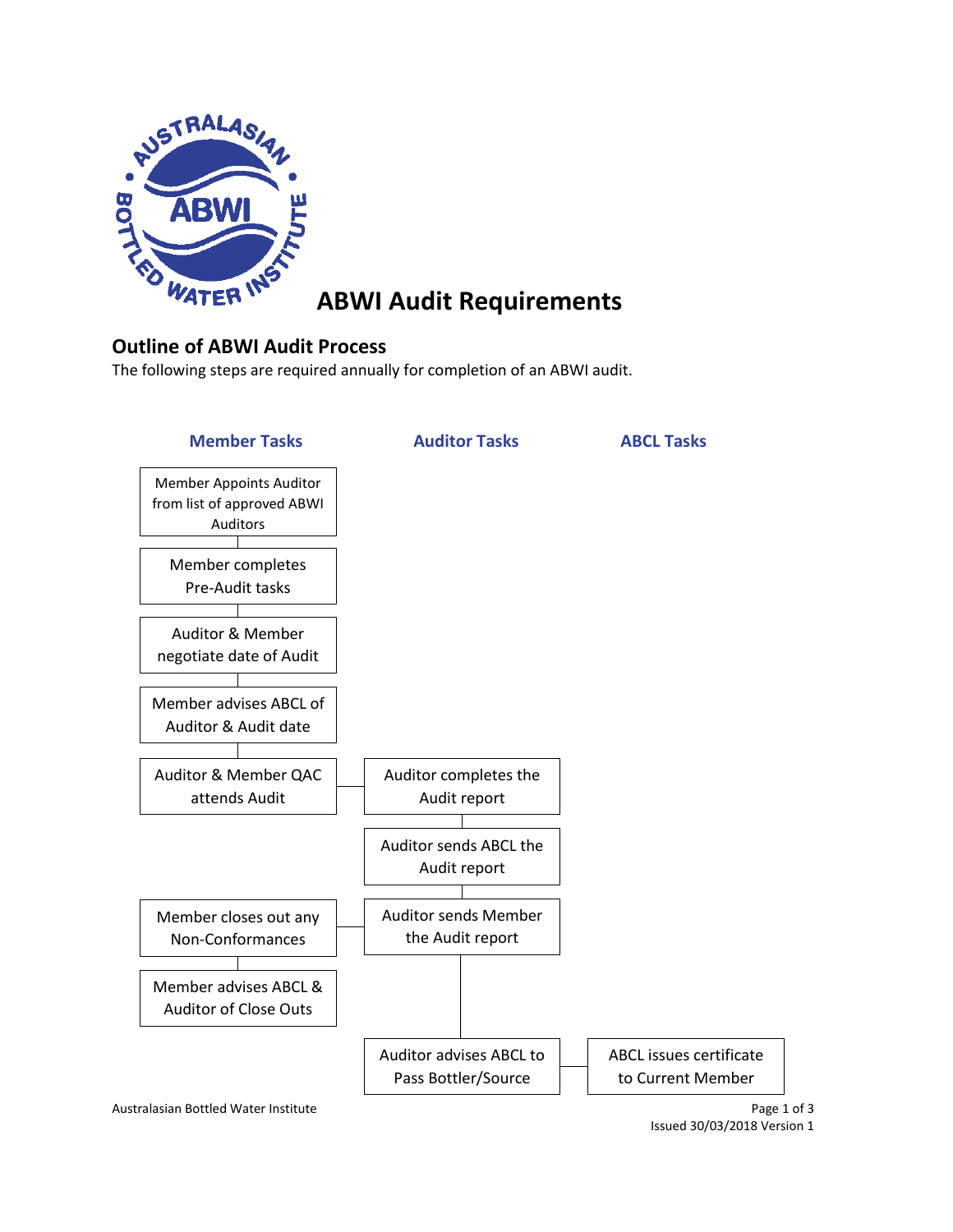# **Outline of ABWI Audit Requirements**

- Members to comply with ABWI Code including QAC Course attendance requirements.
- Organise an audit date with an ABWI approved auditing body.
- Notify ABCL of upcoming audit.
- Auditing body conduct audit onsite.
- Auditing body send audit report to ABCL for review.
- Site to address CARs raised.
- Site to display ABWI Certificate onsite.

# **ABWI Plant Inspection Program**

- Compliance with the ABWI Plant Inspection Program is a requirement of membership for Bottled water manufacturer Members.
- The Program is based on the ABWI Code.
- The plant can choose any of the ABWI approved auditing bodies that they wish.
- ABCL is not involved in the cost of the audit. This is a contract between the auditing body and the plant.
- ABCL requires that auditing bodies send their audit reports to ABCL within seven business days of conducting the audit. ABCL must approve the audit reports before they can be certified.
- For complex issues the ABWI Committee may be consulted.
- The scope of the audit is the ABWI Code.
- Bottled water manufacturers are expected to have completed and passed the audit prior to the anniversary date of their initial audit.
- Where a bottled water manufacturer does not pass an audit requirement, they have 30 days to correct the critical action and have this approved by the auditor.
- If the bottled water manufacturer fails to correct the critical action raised within those 30 days, then ABCL may withdraw certification of the site. For expediency, this will be done with the auditor through a phone call to the site and followed by written notification.
- If a bottled water manufacturer does not feel a critical action that was raised is appropriate they can request an exemption by following the exemption process.
- Where a bottled water manufacturer does not meet sufficient audit recommendations, they have 60 days to rectify this and gain approval by the auditor.
- Bottled water manufacturers will become "Certified Bottlers" upon passing their annual audit.
- The use of the ABWI logo is only permitted by Certified Bottlers. For the requirements for using the ABWI logo please see the ABWI Agreement for Logo Use.

### **Annual Audits**

- ABCL will send all Members a reminder three months prior to their anniversary date**.**
- Bottled water manufacturers are required to have had their audit conducted and finalised prior to their anniversary date each year and to advise ABCL of the outcome of the audit, each year, again, prior to the bottled water manufacturer's audit anniversary date**.**